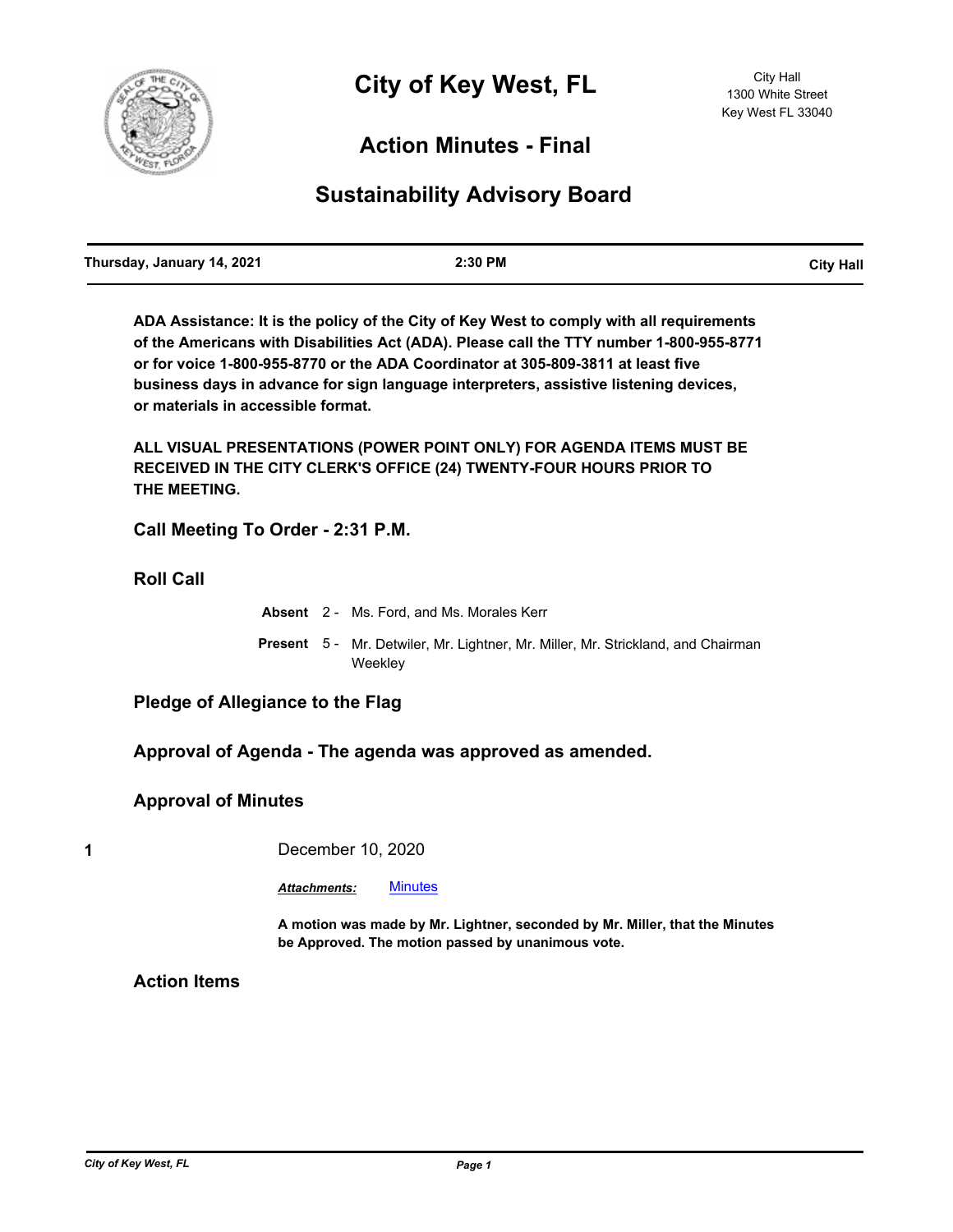| <b>Leaf Blower Ordinance</b> |
|------------------------------|
|                              |

| Attachments: | <b>Leaf Blower</b>              |  |
|--------------|---------------------------------|--|
|              | <b>SAB Leaf Blower Research</b> |  |
|              | <b>Leaf Blower Websites</b>     |  |

**A motion was made by Mr. Detwiler, seconded by Mr. Miller, that the Action Items be Approved. The motion carried by the following vote:**

- **Absent:** 2 Ms. Ford, and Ms. Morales Kerr
	- Yes: 5 Mr. Detwiler, Mr. Lightner, Mr. Miller, Mr. Strickland, and Chairman **Weekley**

#### **Presentations**

**3** Fare Free Presentation

**Attachments:** [Fare Free Presentation](http://KeyWest.legistar.com/gateway.aspx?M=F&ID=35acfac1-925f-4b82-bba1-d73a31c1dae5.pdf)

**Received and Filed**

## **Discussion Items**

**4** Discussion of Transit Fare Free status and Transportation 10 Year Plan

Attachments: [Fare Free - Staff Comments](http://KeyWest.legistar.com/gateway.aspx?M=F&ID=c36cd7f1-81c7-4df5-b76e-7c87a51e0062.pdf)

**Received and Filed**

## **Action Items - Continued**

**5** Recommending Fare Free Transit and Increased Bus Driver Wages by Increasing Parking Fares by \$0.50

*Attachments:* [Fare Free Resolution](http://KeyWest.legistar.com/gateway.aspx?M=F&ID=0de63a36-162d-4421-a526-5bc5768a522d.pdf)

**A motion was made by Mr. Lightner, seconded by Mr. Miller, that the Action Item be Approved for all city routes and with the condition that all monies raised will go to TAF. The motion carried by the following vote:**

- **No:** 1 Mr. Strickland
- **Absent:** 2 Ms. Ford, and Ms. Morales Kerr
	- **Yes:** 4 Mr. Detwiler, Mr. Lightner, Mr. Miller, and Chairman Weekley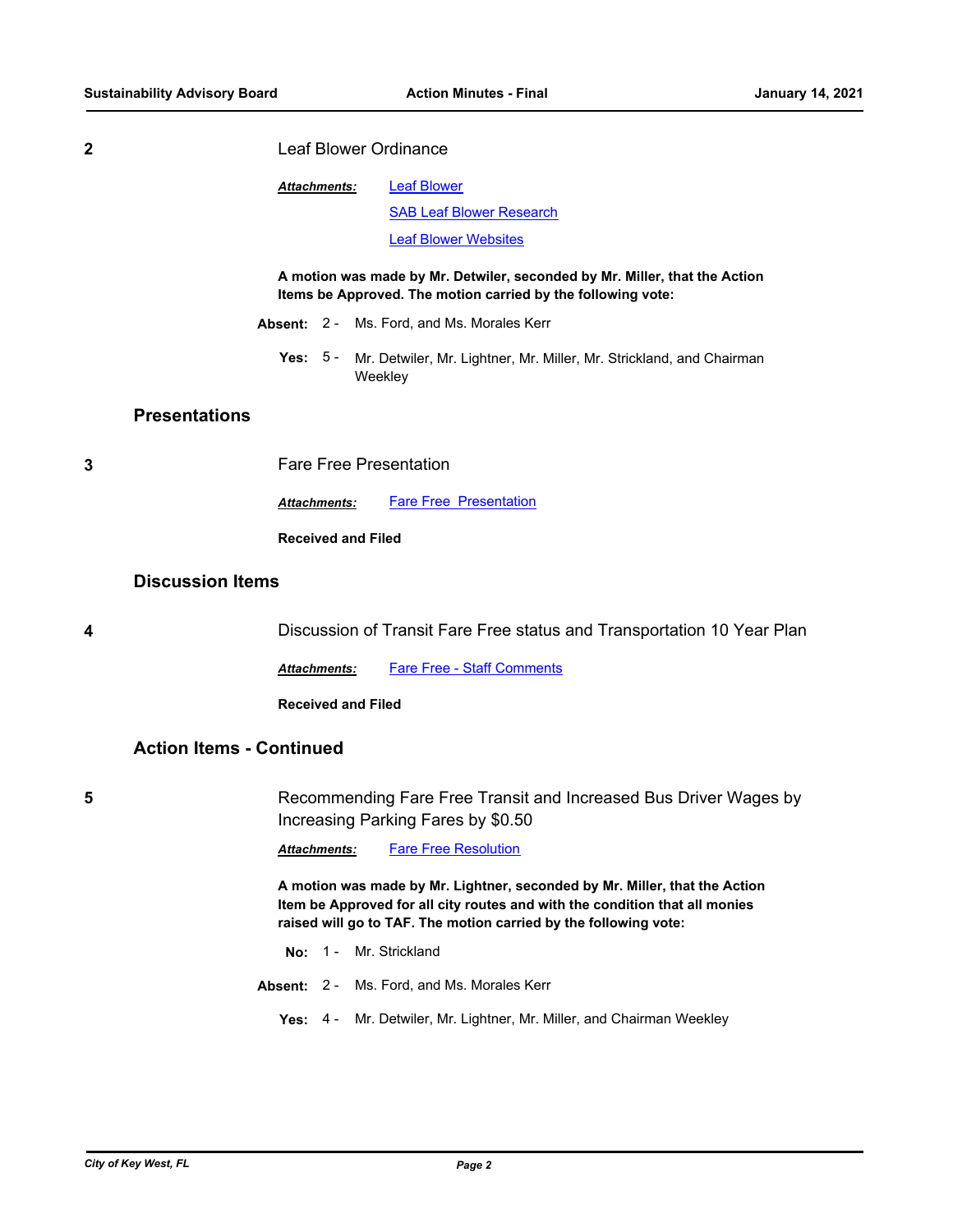| 6  |                                     | Recommend approval of the City's 2020 Water Supply Plan including<br>associated updates to Key West Comprehensive Plan and Land<br>Development Regulations. |                                                             |
|----|-------------------------------------|-------------------------------------------------------------------------------------------------------------------------------------------------------------|-------------------------------------------------------------|
|    |                                     | <b>Attachments:</b>                                                                                                                                         | <b>KW WSP Work Plan</b>                                     |
|    |                                     | Postponed                                                                                                                                                   |                                                             |
|    | <b>Discussion Items - Continued</b> |                                                                                                                                                             |                                                             |
| 7  |                                     | The Role and Efficacy of the Sustainability Advisory Board                                                                                                  |                                                             |
|    |                                     | <b>Received and Filed</b>                                                                                                                                   |                                                             |
| 8  |                                     |                                                                                                                                                             | Qualifications of the Sustainability Advisory Board         |
|    |                                     | <b>Received and Filed</b>                                                                                                                                   |                                                             |
| 9  |                                     | <b>Annual Priorities Process</b>                                                                                                                            |                                                             |
|    |                                     | <b>Attachments:</b>                                                                                                                                         | <b>SignedSustainability Priorities FY19-20</b>              |
|    |                                     |                                                                                                                                                             | 2019 Priorities Voting                                      |
|    |                                     |                                                                                                                                                             | <b>Climate Action Plan</b>                                  |
|    |                                     | <b>Received and Filed</b>                                                                                                                                   |                                                             |
|    | <b>Reports</b>                      |                                                                                                                                                             |                                                             |
| 10 |                                     | <b>Sustainability Report</b>                                                                                                                                |                                                             |
|    |                                     | <b>Attachments:</b>                                                                                                                                         | 2021 1 Sustainability Report                                |
|    |                                     | <b>Received and Filed</b>                                                                                                                                   |                                                             |
| 11 |                                     | <b>Waste Diversion Report</b>                                                                                                                               |                                                             |
|    |                                     | Attachments:                                                                                                                                                | <b>Waste Diversion - January 2021</b>                       |
|    |                                     | <b>Received and Filed</b>                                                                                                                                   |                                                             |
| 12 |                                     | Energy & Water Report                                                                                                                                       |                                                             |
|    |                                     | <b>Attachments:</b>                                                                                                                                         | December 2020 Eng Mgr Report<br>January 2021 Eng Mgr Report |
|    |                                     |                                                                                                                                                             |                                                             |

**Received and Filed**